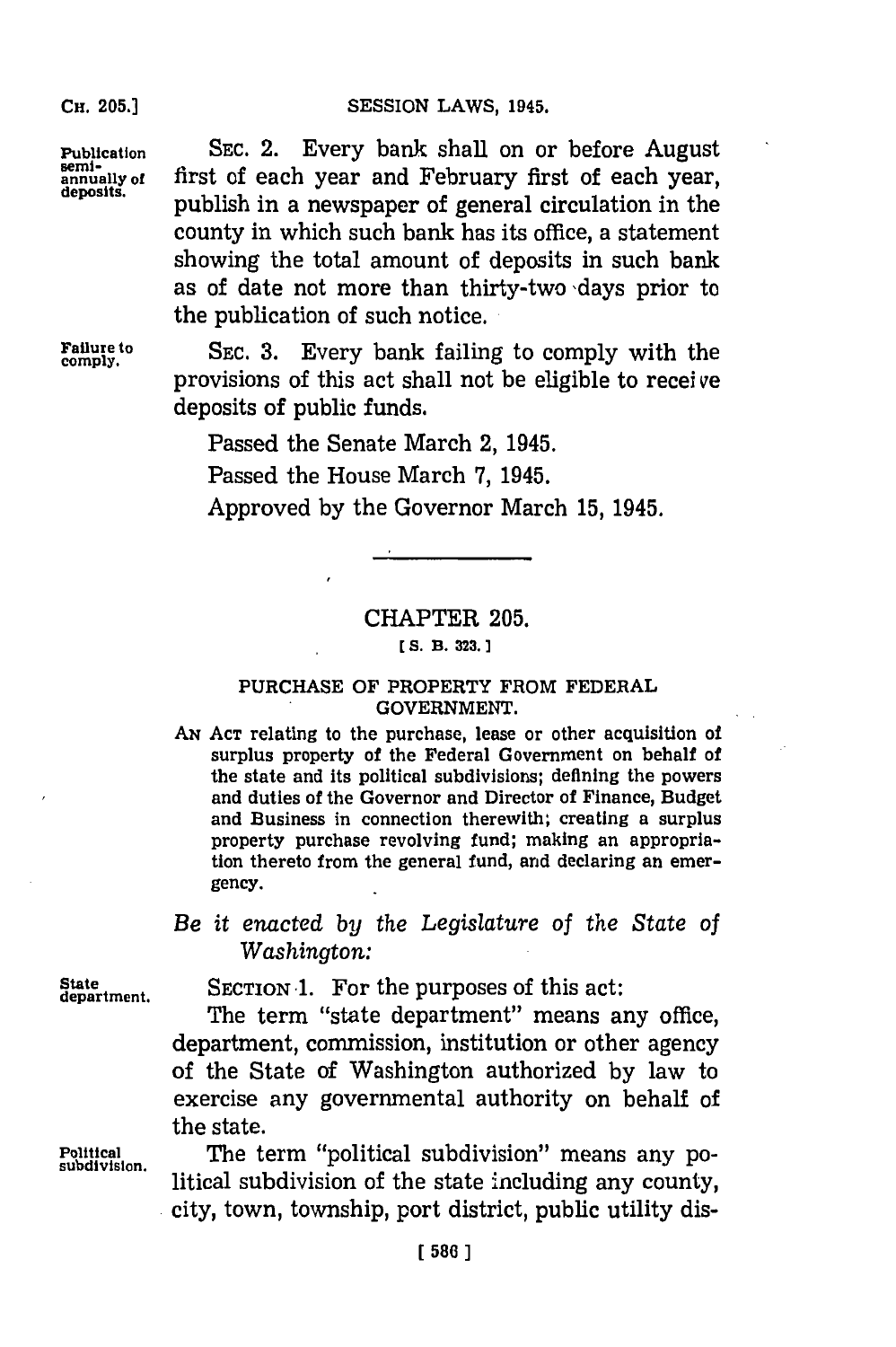trict, irrigation district or other municipal corporation or quasi-municipal corporation.

The term "surplus property" means any property, **Surplus** title to which is in the Federal Government or any department or agency thereof, and which property is to be disposed of as surplus under any act of Congress heretofore or hereafter enacted providing for such disposition.

SEC. 2. The Director of Finance, Budget and **Purchase** Business, through and by means of the Division of property Purchasing, is hereby authorized to purchase, lease or otherwise acquire from the Government of the United States or any surplus property disposal agency thereof surplus property for the use of any state department or for the use of any political subdivision.

SEC. 3. There is created in the Department of Revolving Finance, Budget and Business a revolving fund to **created**. be designated the surplus property purchase revolving fund, and there is hereby appropriated to said revolving fund from the general fund for the fiscal biennium ending March **31,** 1947, the sum of five million dollars **(\$5,000,000)** or so much thereof as shall be necessary. The Director shall have power, with the approval of the Governor, to transfer so much of this appropriation to the revolving fund from time to time as he may deem necessary to maintain said fund in a condition adequate to carry out the purposes of this act.

SEC. 4. The surplus property purchase revolving Administrafund shall be administered **by** the Director of Fi- **fund.** nance, Budget and Business and be used for the purchase, lease or other acquisition from time to time of surplus property from any Federal surplus property disposal agency. The Director may purchase, lease or acquire such surplus property on the requisition of a state department or political subdivision and without such requisition at such time or times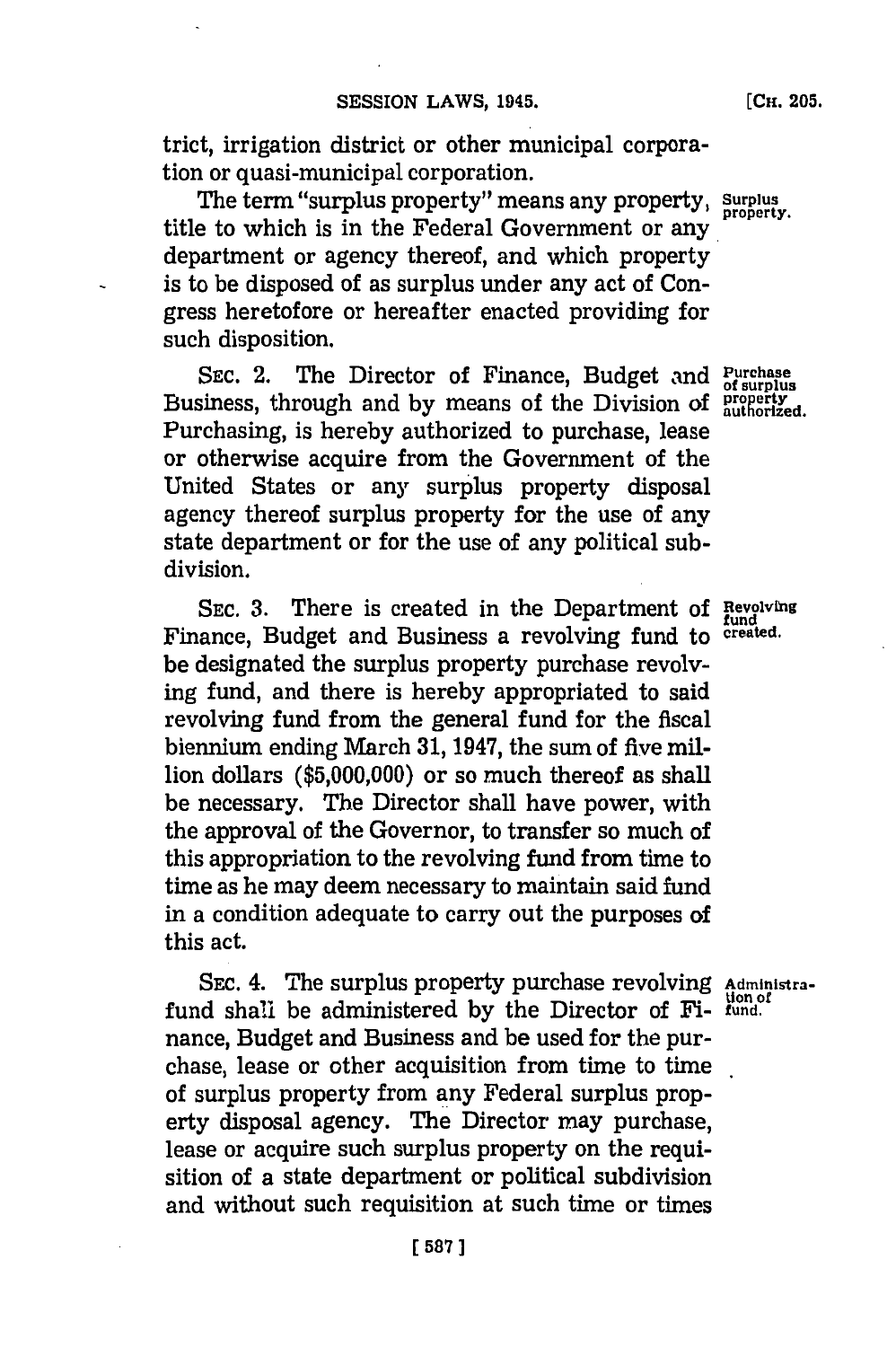as he deems it advantageous to do so; and in either case he shall be responsible for the care and custody of the property purchased so long as it remains in his possession.

**Purchases** EEC. 5. In purchasing surplus property on requi-<br>political subdivisions sition for any state department or political subdivisition for any state department or political subdivision the Director may advance the purchase price thereof from the surplus property purchase revolvig fund, and he shall then in due course bill the proper state department or political subdivision for the amount paid **by** him for the property plus a reasonable amount to cover the expense incurred **by** him in connection with the transaction.- **All** monies received in payment for surplus property from state departments and political subdivisions shall be **by** the Director deposited in the surplus property purchase revolving fund. In purchasing surplus property without requisition, the Director shall be deemed to take title outright and he shall then be authorized to resell from time to time any or all of such property to such state departments and political subdivisions as desire to avail themselves of the privi-Sales to **lege of purchasing.** The Director shall sell surplus political automorphic surplus **published in the select of the function**  $\mathbf{r}$  represents and political subdiproperty to state departments and political subdivisions at a price sufficient only to reimburse the surplus property purchase revolving fund for the cost of the property to the fund plus a reasonable amount to cover expenses incurred in connection with the transaction. **All** purchases, leases and other acquisitions of surplus property and all disposals thereof, or **Approval,** credit extended in connection therewith, under this act, shall be subject to the approval of the Governor.

**Deposit of** SEc. **6.** The surplus property purchase revolving **funds** fund shall be deposited **by** the Director in such banks as he may select, but any such depositary shall furnish a surety bond executed **by** a surety company or companies authorized to do business in the State of Washington, or collateral eligible as security for